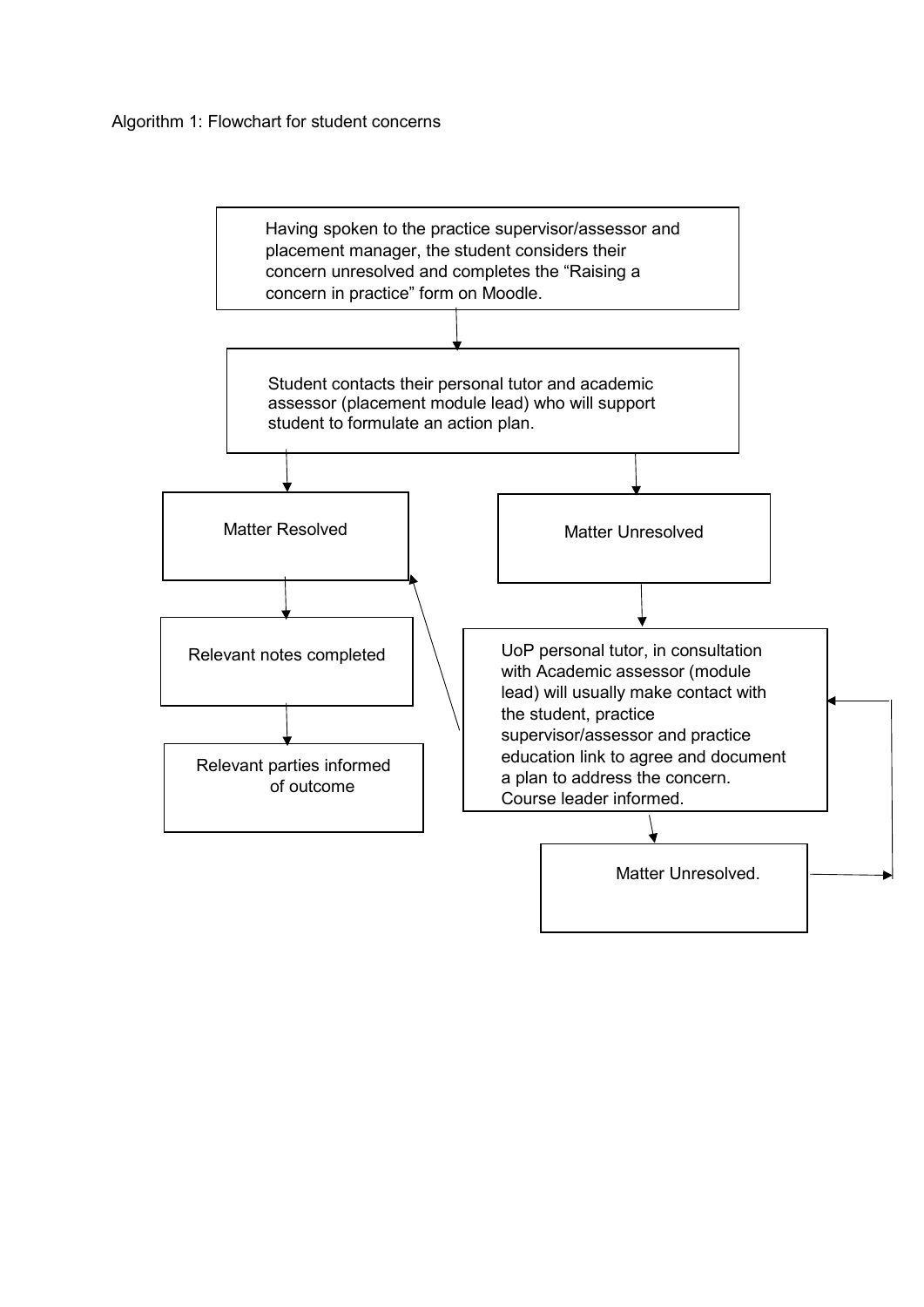Algorithm 2: flowchart for concerns about student achievement, raised by practice